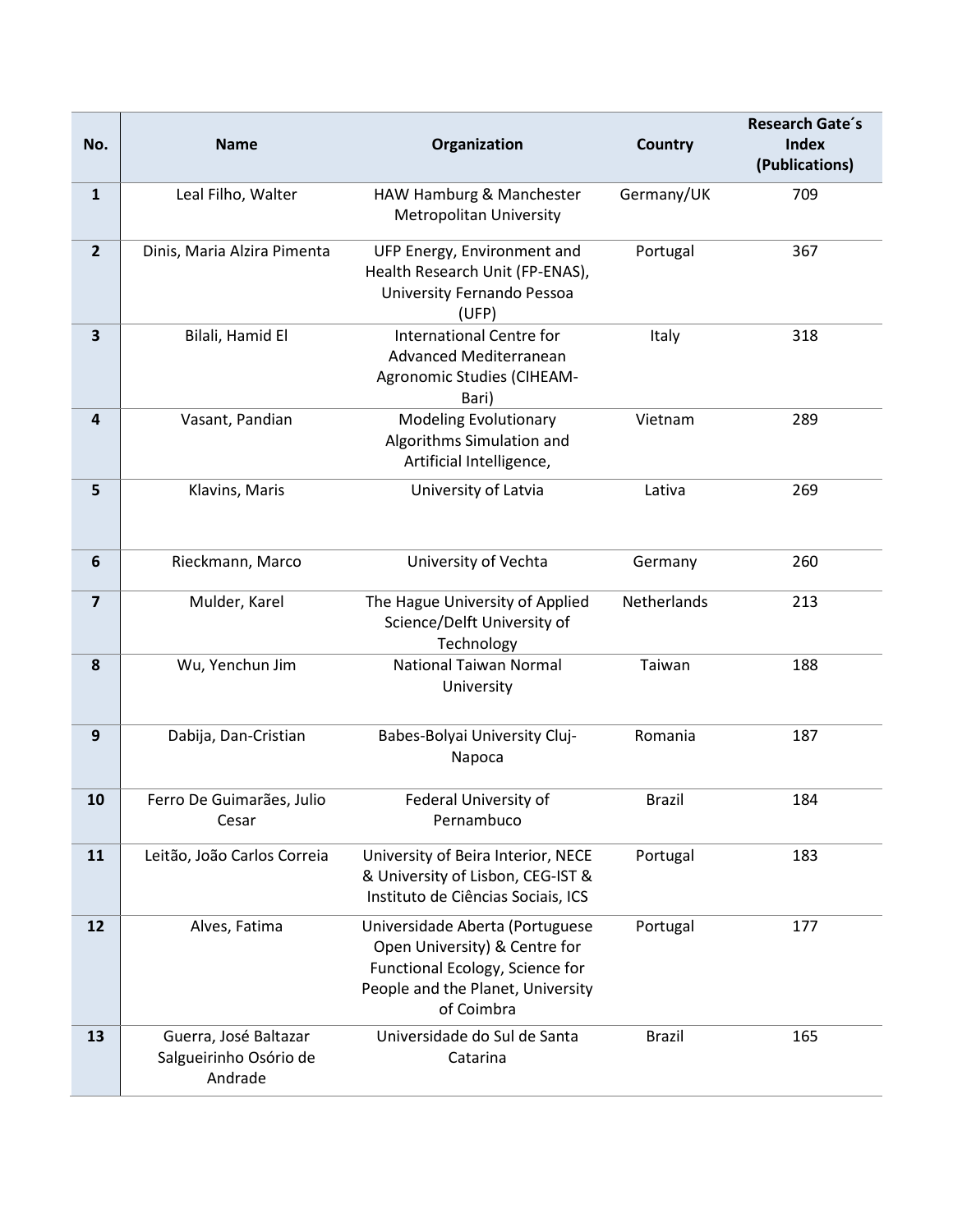| 14 | Ribeiro, Priscilla Cristina Cabral | Fluminense Federal University                          | <b>Brazil</b>        | 163 |
|----|------------------------------------|--------------------------------------------------------|----------------------|-----|
|    |                                    |                                                        |                      |     |
|    |                                    |                                                        |                      |     |
| 15 | Wall, Tony                         | University of Chester                                  | United               | 163 |
|    |                                    |                                                        | Kingdom              |     |
| 16 | Fischer, Daniel                    | Wageningen University &                                | Netherlands          | 160 |
|    |                                    | Research                                               |                      |     |
| 17 | Caeiro, Sandra Sofia Ferreira      | Universidade Aberta                                    | Portugal             | 145 |
|    | da Silva                           |                                                        |                      |     |
| 18 | Vidal, Diogo Guedes                | UFP Energy, Environment and                            | Portugal             | 139 |
|    |                                    | Health Research Unit (FP-ENAS),                        |                      |     |
|    |                                    | University Fernando Pessoa                             |                      |     |
|    |                                    | (UFP)                                                  |                      |     |
| 19 | Theodossiou, Nicolaos              | Aristotle university of                                | Greece               | 129 |
|    |                                    | Thessaloniki                                           |                      |     |
| 20 | Bartke, Stephan                    | <b>German Environment Agency</b>                       | Germany              | 126 |
|    |                                    |                                                        |                      |     |
| 21 | Macgregor, Colin J.                | College of Science & Engineering,                      | Australia            | 125 |
|    |                                    | James Cook University                                  |                      |     |
| 22 | Maia, Rui Leandro                  | Fernando Pessoa University                             | Portugal             | 125 |
|    |                                    |                                                        |                      |     |
| 23 | Stoll-Kleemann, Susanne            | University of Greifswald - Chair                       | Germany              | 123 |
|    |                                    | of Sustainability Science and                          |                      |     |
|    |                                    | Applied Geography                                      |                      |     |
| 24 | Gordon, Neil                       | University of Hull                                     | United               | 122 |
|    |                                    |                                                        | Kingdom              |     |
| 25 | Anholon, Rosley                    | <b>University of Campinas</b>                          | <b>Brazil</b>        | 118 |
|    |                                    |                                                        |                      |     |
| 26 | Cavicchi, Alessio                  | University of Macerata                                 | Italy                | 118 |
|    |                                    |                                                        |                      |     |
| 27 | Emuze, Fidelis                     | Central University of Technology,<br><b>Free State</b> | South Africa         | 109 |
| 28 | Borsari, Bruno                     | Winona State University                                | <b>United States</b> | 105 |
|    |                                    |                                                        |                      |     |
| 29 | Lipschutz, Ronnie D                | Sustainable Systems Research                           | <b>USA</b>           | 103 |
|    |                                    | Foundation, 2861 Mission St.,                          |                      |     |
|    |                                    | Santa Cruz, CA 95060                                   |                      |     |
| 30 | De Young, Raymond                  | University of Michigan                                 | <b>USA</b>           | 101 |
|    |                                    |                                                        |                      |     |
| 31 | Nobre, Farley S                    | School of Management,                                  | <b>Brazil</b>        | 100 |
|    |                                    | Universidade Federal do Paraná                         |                      |     |
| 32 | Novo-Corti, Isabel                 | University of A Coruna                                 | Spain                | 98  |
|    |                                    |                                                        |                      |     |
| 33 | Vaccari, Mentore                   | University of Brescia                                  | Italy                | 95  |
|    |                                    |                                                        |                      |     |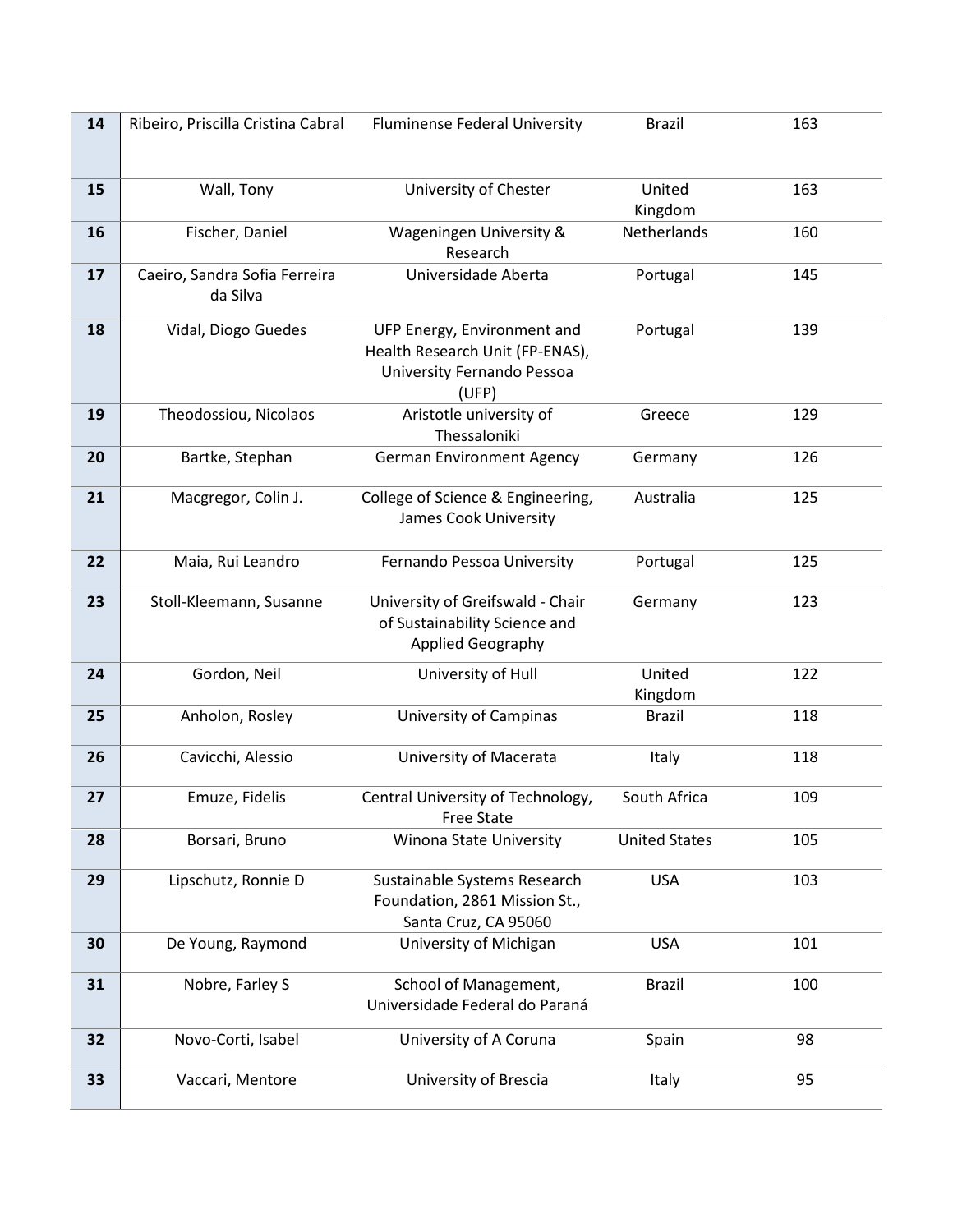| 34 | Roth, Steffen                         | Excelia Business School, France:<br>University of Turku, Finland                                                                      | Finland           | 94 |
|----|---------------------------------------|---------------------------------------------------------------------------------------------------------------------------------------|-------------------|----|
| 35 | Szolnoki, Gergely                     | Geisenheim University                                                                                                                 | Germany           | 91 |
| 36 | Avila, Lucas Veiga                    | Federal University of Santa Maria<br>- UFSM                                                                                           | <b>Brazil</b>     | 90 |
| 37 | Kotter, Richard                       | Northumbria University: United<br>Kingdom (England)                                                                                   | United<br>Kingdom | 90 |
| 38 | Aguilar-Rivera, Noe                   | Universidad Veracruzana                                                                                                               | México            | 86 |
| 39 | Chatzitheodoridis, Fotios             | University of Western<br>Macedonia                                                                                                    | Greece            | 86 |
| 40 | Kneipp, Jordana Marques               | Federal University of Santa Maria                                                                                                     | <b>Brazil</b>     | 83 |
| 41 | Rey-Garcia, Marta                     | University of A Coruña                                                                                                                | Spain             | 83 |
| 42 | Surian, Alessio                       | University of Padova                                                                                                                  | Italy             | 79 |
| 43 | Soltani, Ali                          | Univ of South Australia                                                                                                               | Australia         | 78 |
| 44 | Helmers, Richard                      | <b>University of Applied Sciences</b><br>Trier, Umwelt-Campus Birkenfeld                                                              | Germany           | 76 |
| 45 | Lambrechts, Wim                       | Open Universiteit, the<br>Netherlands (OUNL)                                                                                          | Netherlands       | 72 |
| 46 | Milovanović, Jelena                   | <b>Environment and Sustainable</b><br>Development, Singidunum<br>University Belgrade                                                  | Serbia            | 72 |
| 47 | Moore, Janet                          | <b>Simon Fraser University</b><br>Semester in Dialogue                                                                                | Canada            | 72 |
| 48 | Schmid, Alejandro Gallego             | The University of Manchester                                                                                                          | United<br>Kingdom | 71 |
| 49 | Maruna, Marija                        | University of Belgrade - Faculty<br>of Architecture                                                                                   | Serbia            | 69 |
| 50 | Meirino, Marcelo Jasmim               | Universidade Federal<br>Fluminense-Uff                                                                                                | <b>Brazil</b>     | 67 |
| 51 | Boggia, Antonio                       | University of Perugia                                                                                                                 | Italy             | 64 |
| 52 | McGuire, Chad J.                      | University of Massachusetts                                                                                                           | <b>USA</b>        | 63 |
| 53 | Farinha, Carla Sofia da Silva e<br>Sá | Centre for Research on<br><b>Environment and Sustainability</b><br>(CENSE), Science and Technology<br>Faculty, NOVA University Lisbon | Portugal          | 62 |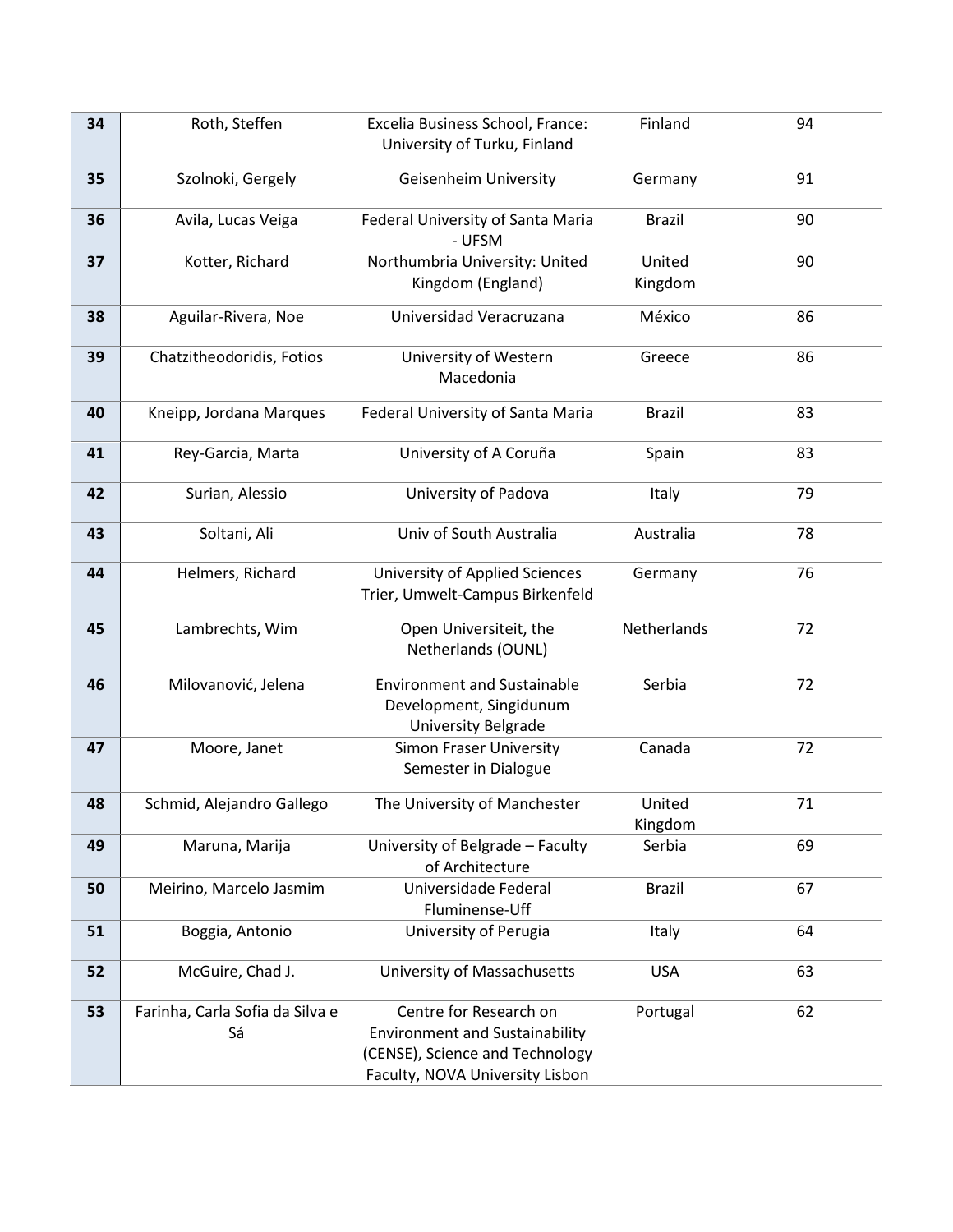| 54 | Kurland, Nancy               | Franklin & Marshall College       | <b>USA</b>    | 62 |
|----|------------------------------|-----------------------------------|---------------|----|
|    |                              |                                   |               |    |
|    |                              |                                   |               |    |
|    |                              | Imam Abdulrahman Bin Faisal       | Saudi Arabia  | 62 |
| 55 | Rimi Abubakar, Ismaila       | University, Dammam                |               |    |
|    |                              |                                   |               |    |
| 56 | Lange Salvia, Amanda         | University of Passo Fundo         | <b>Brazil</b> | 61 |
| 57 | Matamanda, Abraham           | Department of Geography,          | South Africa  | 61 |
|    |                              | University of the Free State,     |               |    |
|    |                              | <b>Bloemfontein Campus</b>        |               |    |
| 58 | Nölting, Benjamin            | Eberswalde University for         | Germany       | 61 |
|    |                              | Sustainable Development           |               |    |
|    |                              |                                   |               |    |
| 59 | Hourneaux Junior, Flavio     | School of Economics, Business     | <b>Brazil</b> | 60 |
|    |                              | Administration and Accounting -   |               |    |
|    |                              | University of São Paulo           |               |    |
| 60 | Pereira Da Silva, Izael      | <b>Strathmore University</b>      | Kenya         | 60 |
|    |                              |                                   |               |    |
| 61 | Bizerril, Marcelo Ximenes A. | University of Brasilia            | <b>Brazil</b> | 59 |
| 62 | Díez, Joserra                | University of the Basque Country  |               | 57 |
|    |                              |                                   | Spain         |    |
| 63 | Segalas, Jordi               | Universitat Politecnica de        | Spain         | 57 |
|    |                              | Catalunya                         |               |    |
| 64 | Santos, Luan                 | Federal University of Rio de      | <b>Brazil</b> | 55 |
|    |                              | Janeiro (UFRJ)                    |               |    |
| 65 | Cavadas, Bento               | Polytechnic Institute of Santarém | Portugal      | 54 |
|    |                              |                                   |               |    |
| 66 | Datta, Ranjan                | Mount Royal University, Calgary,  | Canada        | 52 |
|    |                              | Alberta                           |               |    |
| 67 | Aina, Yusuf A.               | <b>Royal Commission Yanbu</b>     | Saudi Arabia  | 51 |
|    |                              | Colleges and Institutes           |               |    |
| 68 | Hoveskog, Maya               | <b>Halmstad University</b>        | Sweden        | 51 |
|    |                              |                                   |               |    |
| 69 | Adeleye, Bosede Ngozi        | <b>Covenant University</b>        | Nigeria       | 48 |
|    |                              |                                   |               |    |
| 70 | Tsani, Stella                | University of Ioannina            | Greece        | 48 |
|    |                              |                                   |               |    |
| 71 | Abodunrin, Temitope J.       | <b>Covenant University</b>        | Nigeria       | 43 |
|    |                              |                                   |               |    |
| 72 | Galleli, Barbara             | Federal University of Parana      | <b>Brazil</b> | 43 |
| 73 | Jarchow, Meghann             | University of South Dakota        | <b>USA</b>    | 43 |
|    |                              |                                   |               |    |
| 74 | Mehmood, Abid                | <b>Cardiff University</b>         | United        | 43 |
|    |                              |                                   | Kingdom       |    |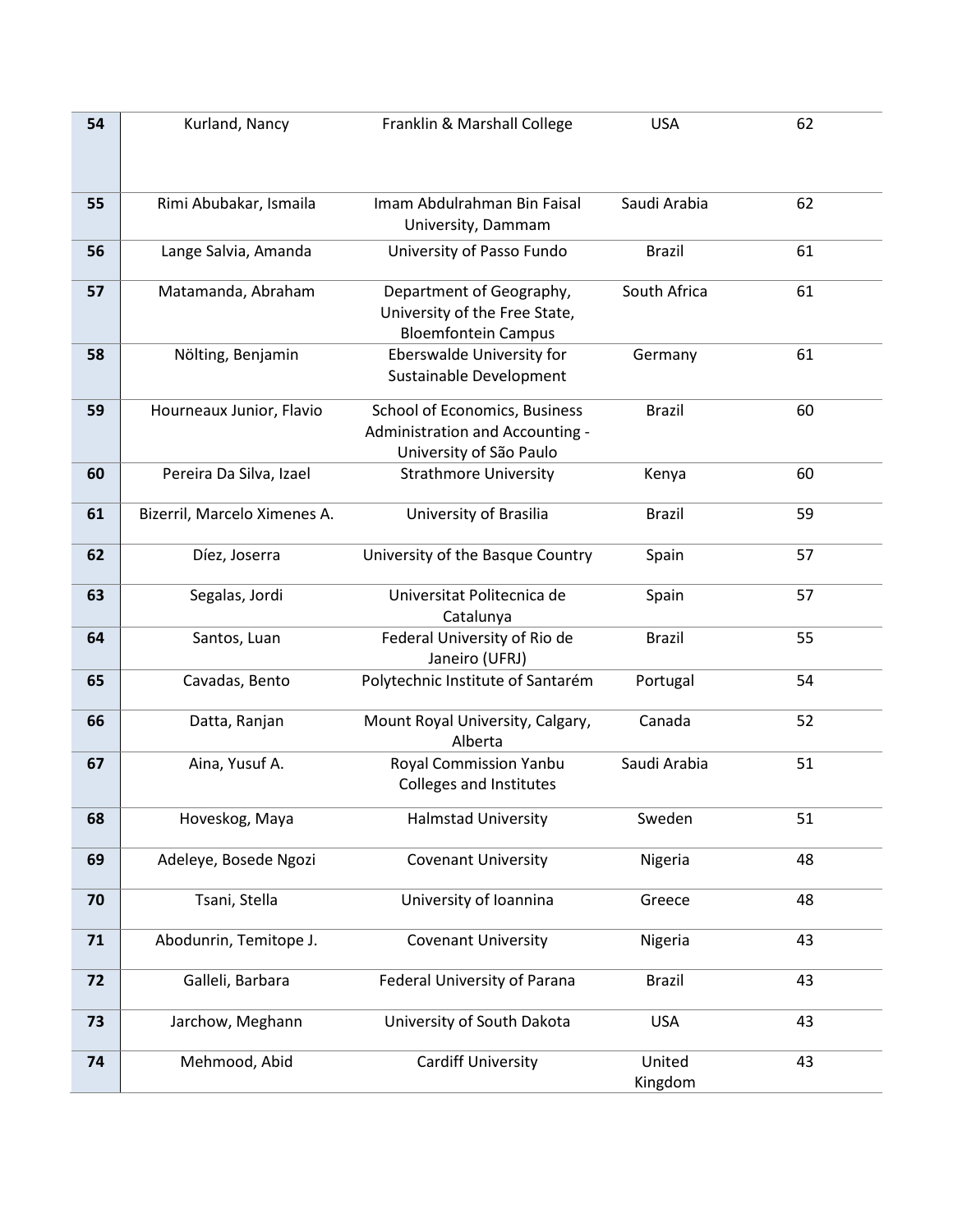| 75 | Oladosun, Muyiwa                  | <b>Covenant University</b>                                             | Nigeria       | 43 |
|----|-----------------------------------|------------------------------------------------------------------------|---------------|----|
| 76 | Rocchi, Lucia                     | University of Perugia                                                  | Italy         | 43 |
| 77 | Deckert, Ronald                   | HFH · Hamburger Fern-<br>Hochschule                                    | Germany       | 42 |
| 78 | Paolotti, Luisa                   | Department of Agricultural, Food<br>and Environmental Sciences         | Italy         | 42 |
| 79 | Stock, Paul                       | University of Kansas                                                   | <b>USA</b>    | 42 |
| 80 | Vega-Marcote, Pedro               | University of A Coruña                                                 | Spain         | 41 |
| 81 | Joseph, Corina                    | Universiti Teknologi MARA                                              | Malaysia      | 40 |
| 82 | Alshuwaikhat, Habib M.            | King Fahd University of<br>Petroleum & Minerals                        | Saudi Arabia  | 38 |
| 83 | Gellers, Joshua C.                | University of North Florida                                            | <b>USA</b>    | 38 |
| 84 | González, Esther García           | Universiadd de Cádiz                                                   | Spain         | 38 |
| 85 | Sanni, Maruf                      | National Centre for Technology<br>Management                           | Nigeria       | 37 |
| 86 | Vesela, Veleva                    | University of Massachusetts<br><b>Boston</b>                           | <b>USA</b>    | 37 |
| 87 | Roseta-Palma, Catarina            | Iscte - Instituto Universitário de<br>Lisboa                           | Portugal      | 36 |
| 88 | Čolić, Ratka                      | University of Belgrade, Faculty of<br>Architecture                     | Serbia        | 35 |
| 89 | Laurett, Rozélia                  | Fucape Business School - Vitória                                       | <b>Brazil</b> | 35 |
| 90 | Srebotnjak, Tanja                 | <b>Williams College</b>                                                | <b>USA</b>    | 35 |
| 91 | Tripathi, Shiv K                  | <b>IIHMR University</b>                                                | India         | 35 |
| 92 | Mourelle, Estefanía               | Universidade da Coruña                                                 | Spain         | 34 |
| 93 | NG, Theam Foo                     | Centre for Global Sustainability<br>Studies, Universiti Sains Malaysia | Malaysia      | 34 |
| 94 | Maceno, Marcell Mariano<br>Corrêa | Federal University of Parana                                           | <b>Brazil</b> | 32 |
| 95 | Santos, Thauan                    | Brazilian Naval War College<br>(EGN)                                   | <b>Brazil</b> | 32 |
| 96 | Tischner, Ursula                  | Econcept, Agency for Sustainable<br>Design                             | Germany       | 32 |
| 97 | Axon, Stephen                     | Southern Connecticut State<br>University                               | <b>USA</b>    | 31 |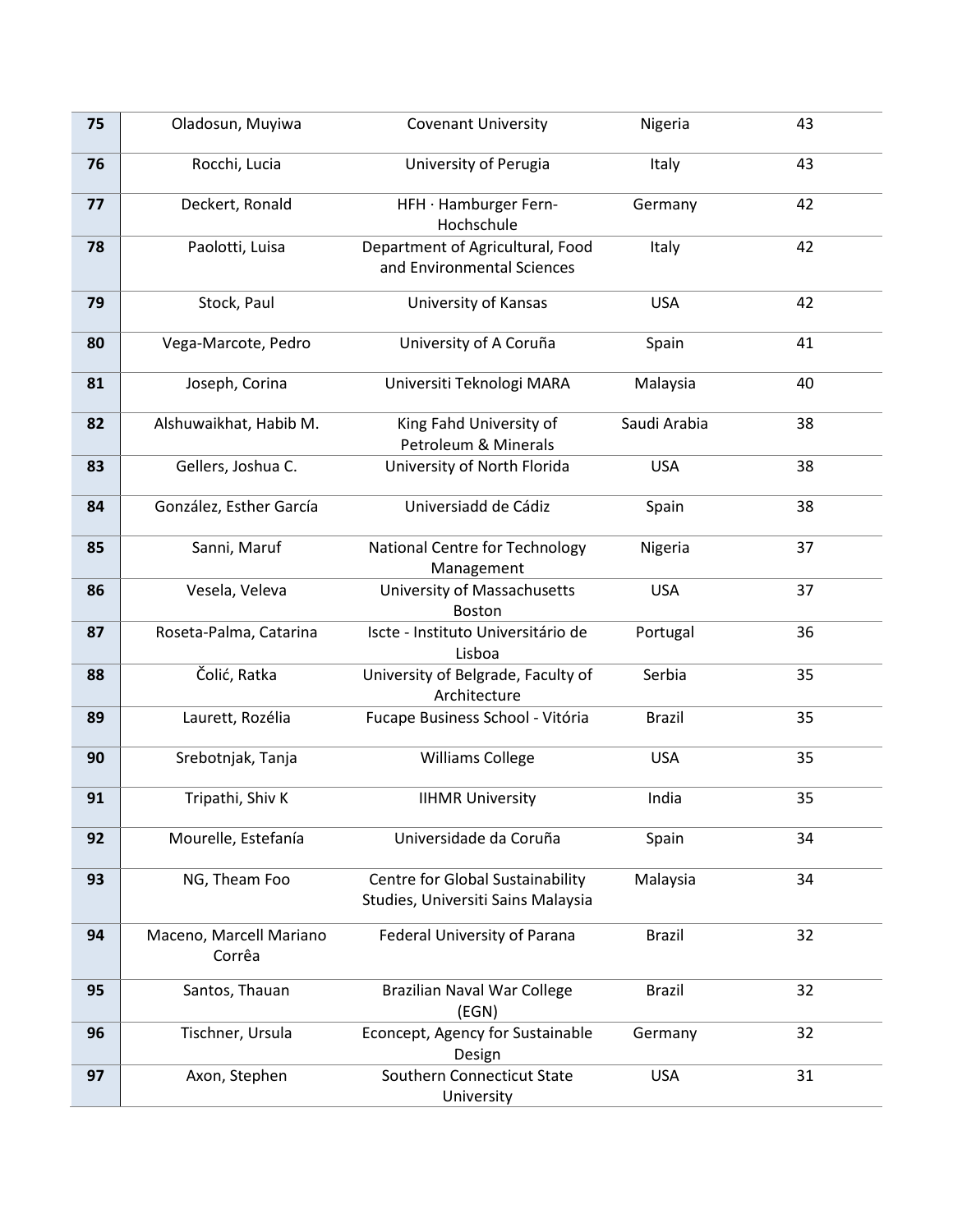| 98  | Popovic, Tobias             | <b>Stuttgart University of Applied</b>        | Germany       | 30 |
|-----|-----------------------------|-----------------------------------------------|---------------|----|
|     |                             | Sciences, Center for Sustainable              |               |    |
|     |                             | <b>Economics and Management</b>               |               |    |
|     |                             | (CSEM)                                        |               |    |
| 99  | Jin, Jun                    | School of Management, Zhejiang                | China         | 29 |
|     |                             | University                                    |               |    |
|     |                             | Country: China                                |               |    |
| 100 | Sung, Kyungeun              | De Montfort University                        | United        | 29 |
|     |                             |                                               | Kingdom       |    |
| 101 | Yang, Di                    | University of Wyoming                         | <b>USA</b>    | 29 |
| 102 | Correia Guedes, Manuel      | Instituto Superior Técnico -                  | Portugal      | 28 |
|     |                             | University of Lisbon                          |               |    |
| 103 | Gershon, Obindah            | <b>Covenant University</b>                    | Nigeria       | 28 |
|     |                             |                                               |               |    |
| 104 | Damke, Luana Inês           | Federal University of Santa                   | <b>Brazil</b> | 26 |
|     |                             | Maria: Federal University of                  |               |    |
|     |                             | Fronteira Sul                                 |               |    |
| 105 | Hopkins, Erin A             | Virginia Tech                                 | <b>USA</b>    | 26 |
|     |                             |                                               |               |    |
| 106 | Stiefel, Barry L.           | <b>College of Charleston</b>                  | <b>USA</b>    | 26 |
|     |                             |                                               |               |    |
| 107 | Strubelt, Henning           | Hochschule Bremerhaven /                      | Germany       | 26 |
|     |                             | University of Applied Sciences<br>Bremerhaven |               |    |
| 108 | Husgafvel, Roope            | Aalto University                              | Finland       | 25 |
|     |                             |                                               |               |    |
| 109 | Nigbur, Dennis              | Canterbury Christ Church                      | United        | 25 |
|     |                             | University                                    | Kingdom       |    |
| 110 | Orlovic Lovren, Violeta     | Faculty of Philosophy, University             | Serbia        | 23 |
|     |                             | of Belgrade                                   |               |    |
| 111 | Osabuohien, Evans           | <b>Covenant University</b>                    | Nigeria       | 23 |
|     |                             |                                               |               |    |
| 112 | Aktas, Can B.               | Department of Civil Engineering,              | Turkey        | 22 |
|     |                             | <b>TED University</b>                         |               |    |
| 113 | Aperribay-Bermejo, Maite    | University of the Basque Country              | Spain         | 22 |
|     |                             | UPV/EHU                                       |               |    |
| 114 | Diaz-Sarachaga, Jose Manuel | GTDS Research group,                          | Spain         | 22 |
|     |                             | Universidad de Oviedo                         |               |    |
| 115 | Khan, Nadeem                | Henley Business School,                       | United        | 22 |
|     |                             | University of Reading                         | Kingdom       |    |
| 116 | Sörensson, Anna             | Mid Sweden University                         | Sweden        | 22 |
|     |                             |                                               |               |    |
| 117 | Cantele, Silvia             | University of Verona,                         | Italy         | 21 |
|     |                             | <b>Department of Business</b>                 |               |    |
|     |                             | Administration                                |               |    |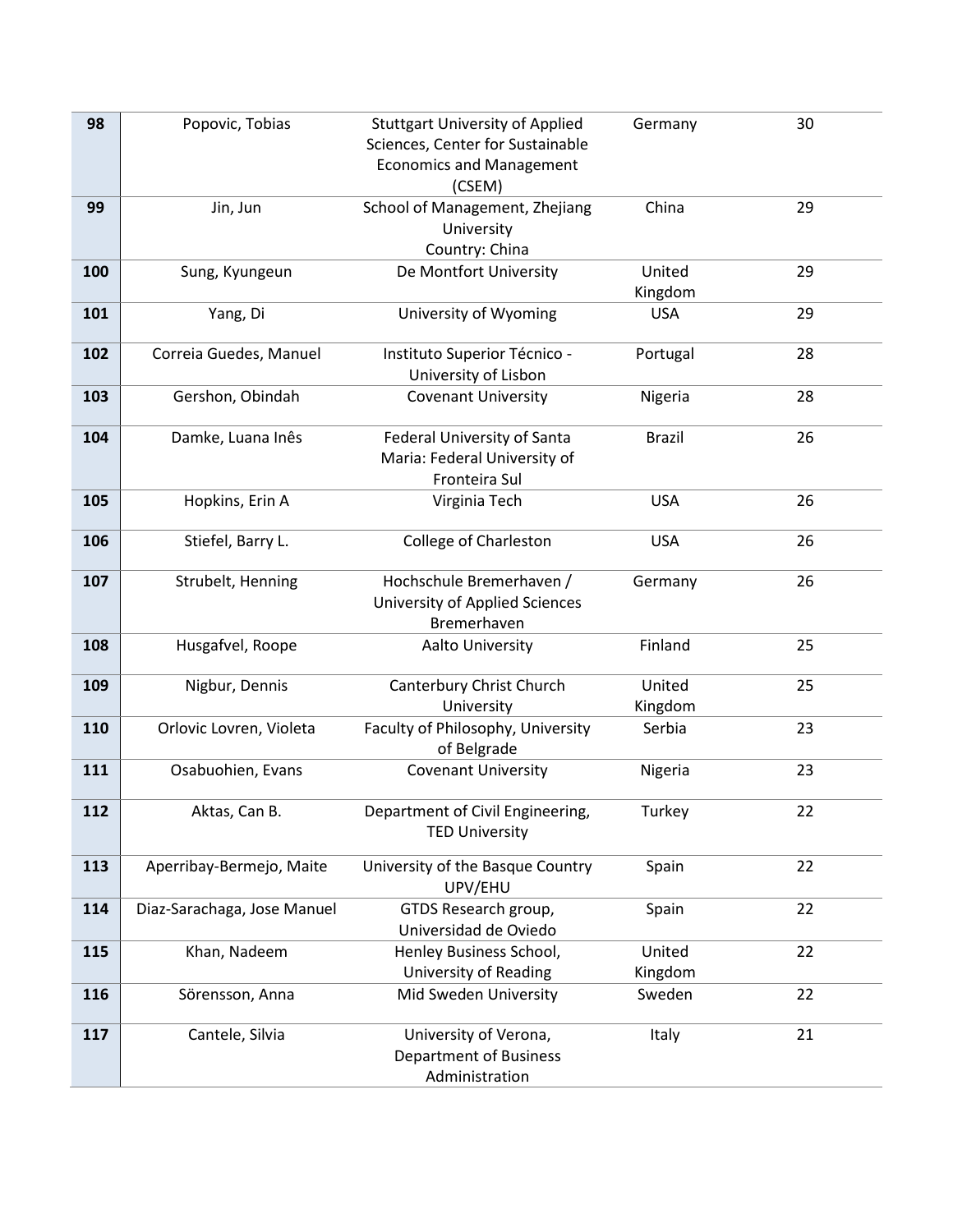| 118 | Barbir, Jelena            | Hamburg University of Applied        | Germany        | 20 |
|-----|---------------------------|--------------------------------------|----------------|----|
|     |                           | <b>Sciences</b>                      |                |    |
| 119 | Emblen-Perry, Kay         | University of Worcester Business     | United         | 19 |
|     |                           | School                               | Kingdom        |    |
| 120 | Nanni, Arthur             | Federal University of Santa          | <b>Brazil</b>  | 19 |
|     |                           | Catarina                             |                |    |
| 121 | Novikau, Aliaksandr       | International University of          | Bosnia and     | 19 |
|     |                           | Sarajevo                             | Herzegovina    |    |
| 122 | Allievi, Francesca        | JAMK University of Applied           | Finland        | 18 |
|     |                           | Sciences                             |                |    |
| 123 | Chakraborty, Arpita       | Freelance researcher                 | India          | 17 |
|     |                           | (Sustainable education)              |                |    |
| 124 | Gago-Cortés, Carmen       | Universidade da Coruña               | Spain          | 17 |
|     |                           |                                      |                |    |
| 125 | Singh, Manvendra Pratap   | School of Management, National       | India          | 17 |
|     |                           | Institute of Technology, Rourkela    |                |    |
| 126 | Spiteri, Jane             | University of Malta                  | Malta          | 16 |
|     |                           |                                      |                |    |
| 127 | Suryakant, Nilame Gajanan | M.G.F.G. Centre for Social Work,     | India          | 15 |
|     |                           | Mahatma Gandhi Antarrashtriya        |                |    |
|     |                           | HIndi Vishwavidyalaya. Wardha        |                |    |
| 128 | Hindley, Ann              | University of Chester                | United         | 14 |
|     |                           |                                      | Kingdom        |    |
| 129 | Karlshaus, Anja           | <b>CBS International Business</b>    | Germany        | 14 |
|     |                           | School                               |                |    |
| 130 | Vasconcelos, Claudio R P  | Universidade Federal da Paraíba      | <b>Brazil</b>  | 14 |
|     |                           |                                      |                |    |
| 131 | Çağdaş Dedeoğlu           | Yorkville University                 | Canada         | 13 |
|     |                           |                                      |                |    |
| 132 | Neumann, Uwe              | CookUOS e.V.                         | Germany        | 13 |
|     |                           |                                      |                |    |
| 133 | Roy, Robin                | The Open University                  | United         | 13 |
|     |                           |                                      | Kingdom        |    |
| 134 | Galvin, Denise            | University of Alicante               | Spain          | 12 |
|     |                           |                                      |                |    |
| 135 | Igbinoba, Angie O.        | angie.osarieme@gmail.com             | Nigeria        | 12 |
|     |                           |                                      |                |    |
| 136 | Kashiripoor, Mohammad     | <b>Belarusian National Technical</b> | <b>Belarus</b> | 12 |
|     |                           | University                           |                |    |
| 137 | Oxenswärdh, Anette        | Uppsala university                   | Sweden         | 12 |
| 138 | Soundari, M. Hilaria      | Gandhigram Rural Institute           | India          | 12 |
|     |                           |                                      |                |    |
| 139 | Evans, Sian               | University of Worcester              | United         | 11 |
|     |                           |                                      | Kingdom        |    |
| 140 | Mehrotra, Nirmita         | <b>Gautam Buddha University</b>      | India          | 11 |
|     |                           |                                      |                |    |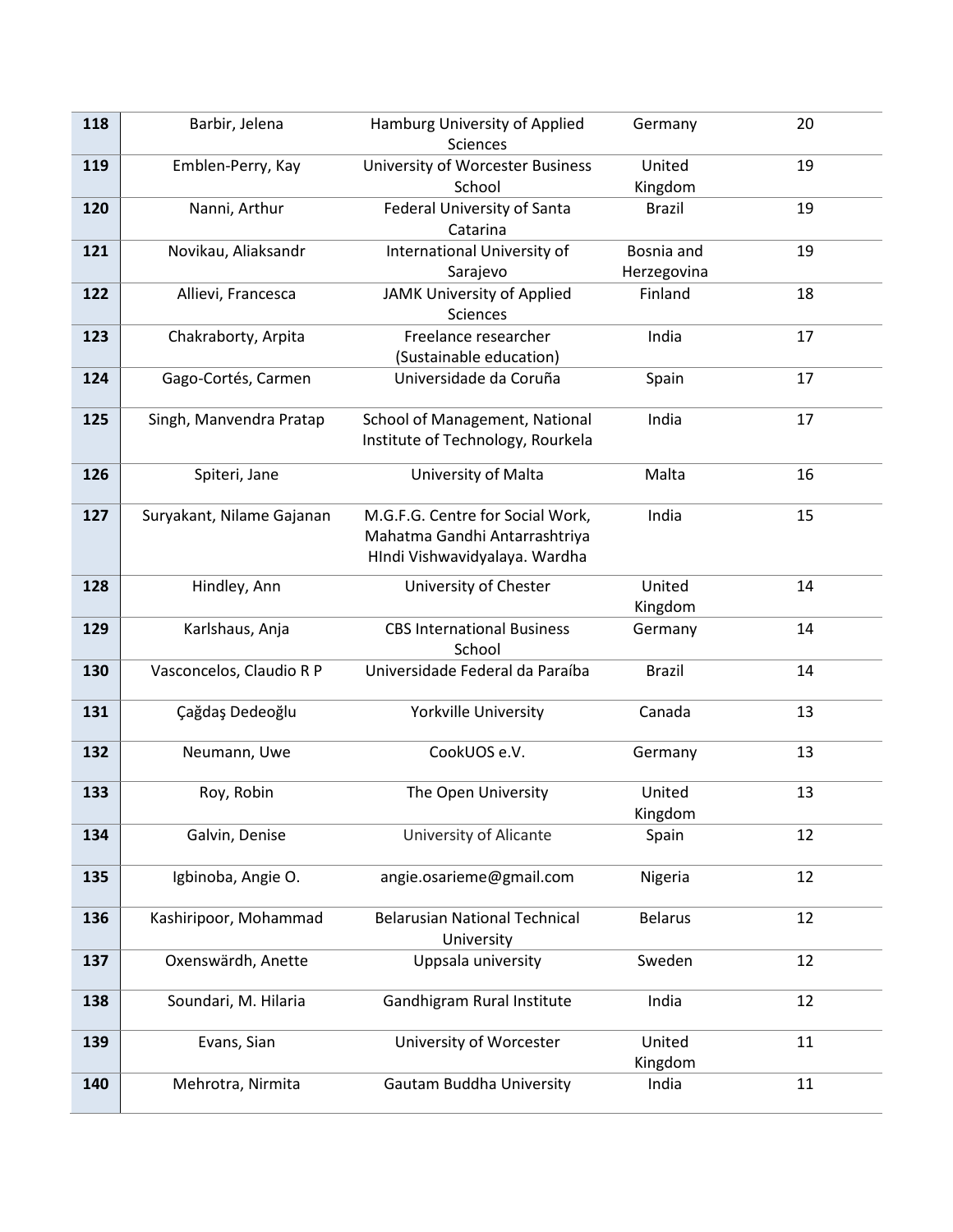| 141 | Petrova, Maria A.                            | Georgetown University                                                                                       | <b>USA</b>        | 11             |
|-----|----------------------------------------------|-------------------------------------------------------------------------------------------------------------|-------------------|----------------|
| 142 | Samani, Pouya                                | <b>Maastricht University</b>                                                                                | Netherlands       | 11             |
| 143 | Soto, Manuel                                 | University of A Coruña                                                                                      | Spain             | 11             |
| 144 | Vidal-Raméntol, Salvador                     | Universidad Internacional de<br>Catalunya. UIC.Barcelona                                                    | Spain             | 11             |
| 145 | Chitakira, Munyaradzi                        | University of South Africa                                                                                  | South Africa      | 10             |
| 146 | Graham, Peter                                | Concordia University, Montreal<br>(QC)                                                                      | Canada            | 10             |
| 147 | Liu, Liguang                                 | Center for Global Economy and<br>Sustainable Development,<br>Central University of Finance and<br>Economics | China             | 10             |
| 148 | Alghamdi, Naif                               | King Saud University                                                                                        | Saudi Arabia      | 8              |
| 149 | Nuñez, Enrique                               | Ramapo College of New Jersey                                                                                | <b>USA</b>        | 8              |
| 150 | Price, Elizabeth                             | Manchester Metropolitan<br>University                                                                       | United<br>Kingdom | 8              |
| 151 | Sharma, Nitika                               | CHRIST (Deemed to be<br>University), Delhi-NCR                                                              | India             | 8              |
| 152 | Shulla, Kalterina                            | ZEF, Center for Development<br>Research, University of Bonn                                                 | Germany           | 8              |
| 153 | Barcelos, Silvia Mara Bortoloto<br>Damasceno | Universidade Estadual de<br>Maringá - UEM                                                                   | <b>Brazil</b>     | 6              |
| 156 | Schmitz, Marina                              | <b>CBS International Business</b><br>School                                                                 | Germany           | 6              |
| 157 | Weng, Weizhe                                 | <b>SUNY Geneseo</b>                                                                                         | <b>USA</b>        | 6              |
| 158 | Chassagne, Natasha                           | Centre for Social Impact,<br>Swinburne University of<br>Technology                                          | Australia         | 5              |
| 159 | Haley, David                                 | Zhongyuan University of<br>Technology                                                                       | China             | 5              |
| 160 | Pilgun, Elena                                | <b>Belarusian State University</b>                                                                          |                   | 5              |
| 161 | Moustaquim, Rachid                           | University of Quebec In Montreal<br>(UQAM)                                                                  | Canada            | $\overline{a}$ |
| 162 | Mugabe, Paschal Arsein                       | University of Dar es salaam                                                                                 | Tanzania          | $\overline{4}$ |
| 163 | Hermuth-Kleinschmidt, Kerstin                | Working as a freelancer (NIUB<br>sustainability consulting)                                                 | Germany           | 3              |
| 164 | Olaoye, Olusegun Peter                       | Covenant University, OTA                                                                                    | Nigeria           | 3              |